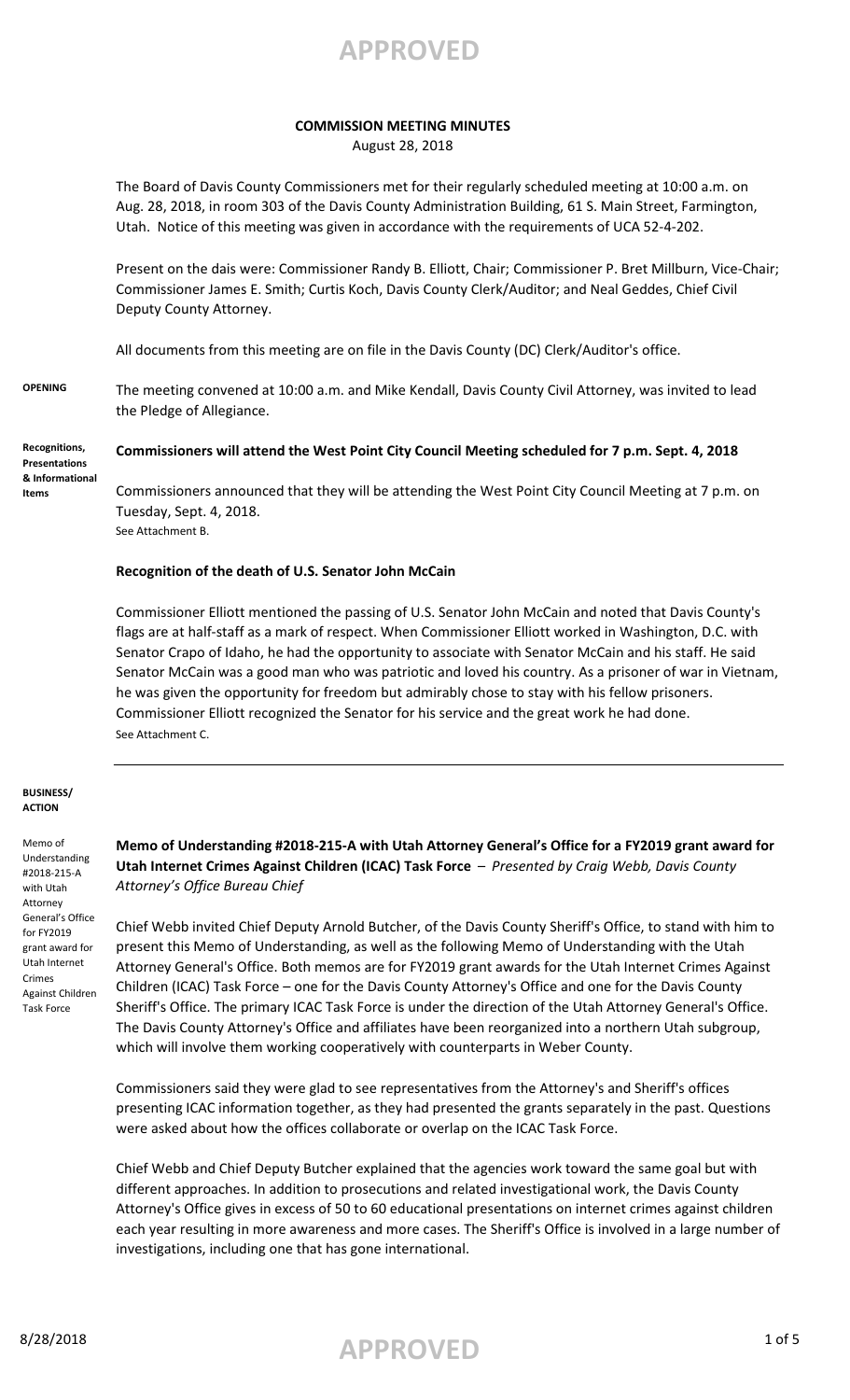Commissioners expressed gratitude for those involved in fighting this scourge on society and actively trying to protect children, and for the report on the Task Force reorganizing for a more cohesive effort.

Troy Rawlings, Davis County Attorney, said the County made a decision to prioritize the work of the ICAC Task Force and be the most successful in protecting children. He thanked the Commission for the funding and support to make that goal possible, and noted that approximately 100 predators have been arrested in Davis County in the past year in connection with internet crimes against children.

Commissioners were pleased to note the efforts are paying dividends in terms of identifying offenders and giving community members the tools to recognize signs that lead to investigations.

The contract period for the FY2019 ICAC Task Force grant with the Utah Attorney General's Office for the Davis County Attorney's Office is July 1, 2018 to June 30, 2019. The receivable contract amount is \$20,000.

> Motion to Approve: Com. Millburn Seconded: Com. Smith Vote: All aye

Memo of Understanding #2018-200-A with Utah Attorney General's Office for FY2019 grant award for Utah ICAC Task Force

**Memo of Understanding #2018-200-A with Utah Attorney General's Office for FY2019 grant award for Utah Internet Crimes Against Children (ICAC) Task Force** – *Presented by Chief Deputy Arnold Butcher, Davis County Sheriff's Office*

The contract period for the FY2019 ICAC Task Force grant with the Utah Attorney General's Office for the Davis County Sheriff's Office is July 1, 2018 to June 30, 2019. The receivable contract amount is \$18,000.

> Motion to Approve: Com. Millburn Seconded: Com. Smith Vote: All aye

Resolution #2015-537-B authorizing amendments to existing bond documents by and among Ki Ho Military Acquisition Consulting, Inc., Branch Banking

**Resolution #2015-537-B authorizing amendments to existing bond documents by and among Ki Ho Military Acquisition Consulting, Inc., Branch Banking and Trust Company, and Davis County, Utah** *– Presented by Shawn Beus, Davis County Community & Economic Development Manager*

Industrial Revenue Bonds provide for financings in which the County is a conduit to the bonds. Davis County made such a bond issuance in 2016 to Ki Ho Military Acquisition Consulting, Inc. (KIHOMAC). There was a provision within the agreements that increased the interest rate KIHOMAC would have to pay to the bank if the corporate income tax rate dropped, which it did. The bank and KIHOMAC have agreed to reduce that rate back to its previous level. This resolution allows the County, as signatory on the promissory notes, to amend the Bond Purchase and Loan Agreement and Promissory Note documents accordingly. These bonds are tax exempt and it has been determined that the taxability of this interest is not effected by this change. Commissioners confirmed the County has no obligation financially and the other parties have all agreed to this.

> Motion to Approve: Com. Smith Seconded: Com. Millburn Vote: All aye

Grant Award #2018-377 from Corp. for National and Community Service for funding for the Retired Senior Volunteer Program

and Trust Company, and Davis County

> **Grant Award #2018-377 from the Corporation for National and Community Service for funding for the Retired Senior Volunteer Program (RSVP)** – *Presented by Brian Hatch, Davis County Health Department Director*

Davis County has received a Notice of Award from the Corporation for National and Community Service to provide funding for the Retired Senior Volunteer Program (RSVP). The County receives these funds for the program every year. RSVP taps into the wealth of experience and knowledge of community seniors who provide volunteer service throughout the County. The contract period is April 1, 2018 to March 31, 2019. The receivable contract amount is \$175,000.

8/28/2018 **APPROVED** 2 of 5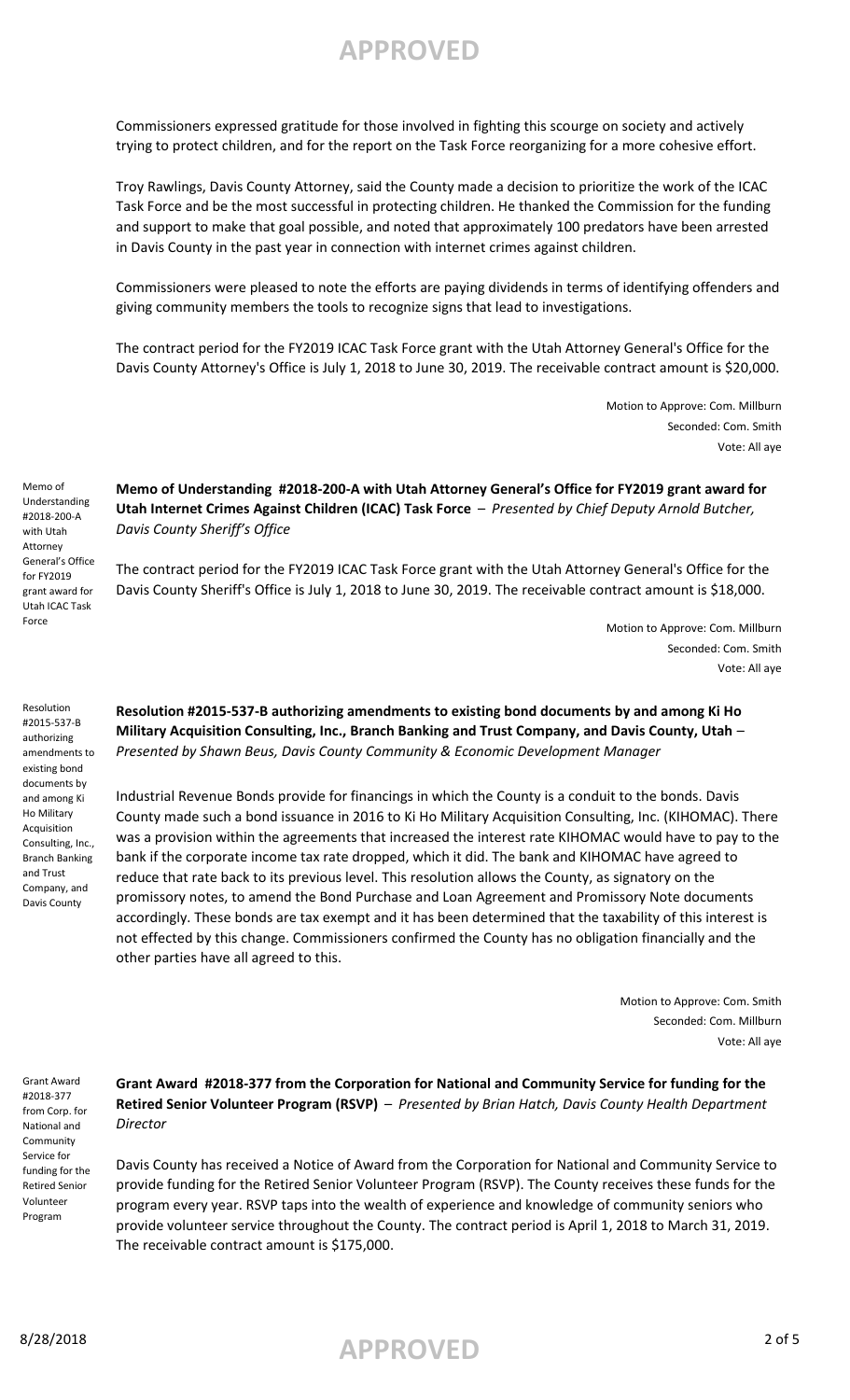Motion to Approve: Com. Smith Seconded: Com. Millburn Vote: All aye

Amendment #2017-492-B with Utah Div. of Substance Abuse & Mental Health to change the effective termination date for State Youth Treatment Implementation

### **Amendment #2017-492-B with Utah Div. of Substance Abuse & Mental Health to change the effective termination date for State Youth Treatment Implementation (SYT-I) and replace the funding period rate table** – *Presented by Commissioner Smith*

Commissioner Smith invited Brandon Hatch, CEO of Davis Behavioral Health to explain this amendment. The amendment is to a grant to introduce evidence-based treatment programming into youth substance use treatment. The expiration date of the grant needs to be changed by one day due to a timing issue between the state and federal governments. A motion was made to approve the amendment, keeping the original beginning contract date of Nov. 1, 2017 and changing the expiration date to Sept. 29, 2021. Confusion about the expiration date resulted in the motion being changed to approve an amended contract period of Nov. 1, 2017 to Sept. 30, 2021. [The Commission-signed contract reflects the correct dates of Nov. 1, 2017 to Sept. 29, 2021.] The amount of the grant continues unchanged at \$419,600.

> Motion to Approve: Com. Smith Seconded: Com. Millburn Vote: All aye

Commissioner Smith noted that this is one more area where substance abuse impacts the County.

**Ratification of Agreement #2018-378 with Phipps Deacon Purnell, LLP and Durham Jones & Pinegar, PC regarding opioid legal representation** – *Presented by Troy Rawlings, Davis County Attorney*

Chief Civil Deputy County Attorney Neal Geddes introduced an agreement with the law firms of Durham Jones & Pinegar, PC and Phipps Deacon Purnell, LLP for legal representation in a suit against pharmaceutical companies marketing opioid painkillers. Ratification of the agreement was needed because the contract had to be signed in advance of this Commission Meeting to get the attorneys on board to draft a complaint to be filed today. Durham Jones & Pinegar is a law firm based in Salt Lake City, with close to 100 attorneys that provide a wide spectrum of services including complex litigation for cases related to deceptive trade practices and fraud. Phipps Deacon Purnell is a law firm based in San Antonio, Texas, with a team specializing in complex civil litigation and mass tort cases. The County had received a lot of interest from local and national law firms soliciting the County to hire them so they could represent the County in filing a lawsuit against the manufacturers and distributors of opioids. A number of letters were sent out asking the interested law firms to submit a Letter of Interest. The County received six or seven letters and representatives from the County analyzed the submissions before meeting with several of the law firms. They were most impressed by the response, competence, and commitment of Phipps Deacon Purnell and Durham Jones & Pinegar. The firms shared Davis County's vision of keeping the case local rather than being part of a decision made by a federal judge in Ohio. The contract period begins July 5, 2018, with no expiration date given. No dollar amount was given as the contract is a contingent fee agreement.

> Motion to Approve: Com. Millburn Seconded: Com. Smith Vote: All aye

Troy Rawlings, Davis County Attorney, said opioids are a damaging and serious issue that impact Davis County individuals, families, entities, and businesses. The objective is to have a Davis County jury decide the case against the pharmaceutical companies.

"We want our citizens, in Davis County, to determine the extent of culpability and liability and misconduct on the part of Big Pharma and others associated with them. We want a Davis County jury to assess and hear the stories and understand the damages and the harm that's been done in our county. We want a Davis County jury to render the verdict to hold Big Pharma and their associates accountable for what they've done in Davis County. In essence, they have profited off of misrepresentation and fraud and

Ratification of Agreement #2018-378 with Phipps Deacon Purnell, LLP and Durham Jones & Pinegar, PC for opioid legal representation

# 8/28/2018 **APPROVED** 3 of 5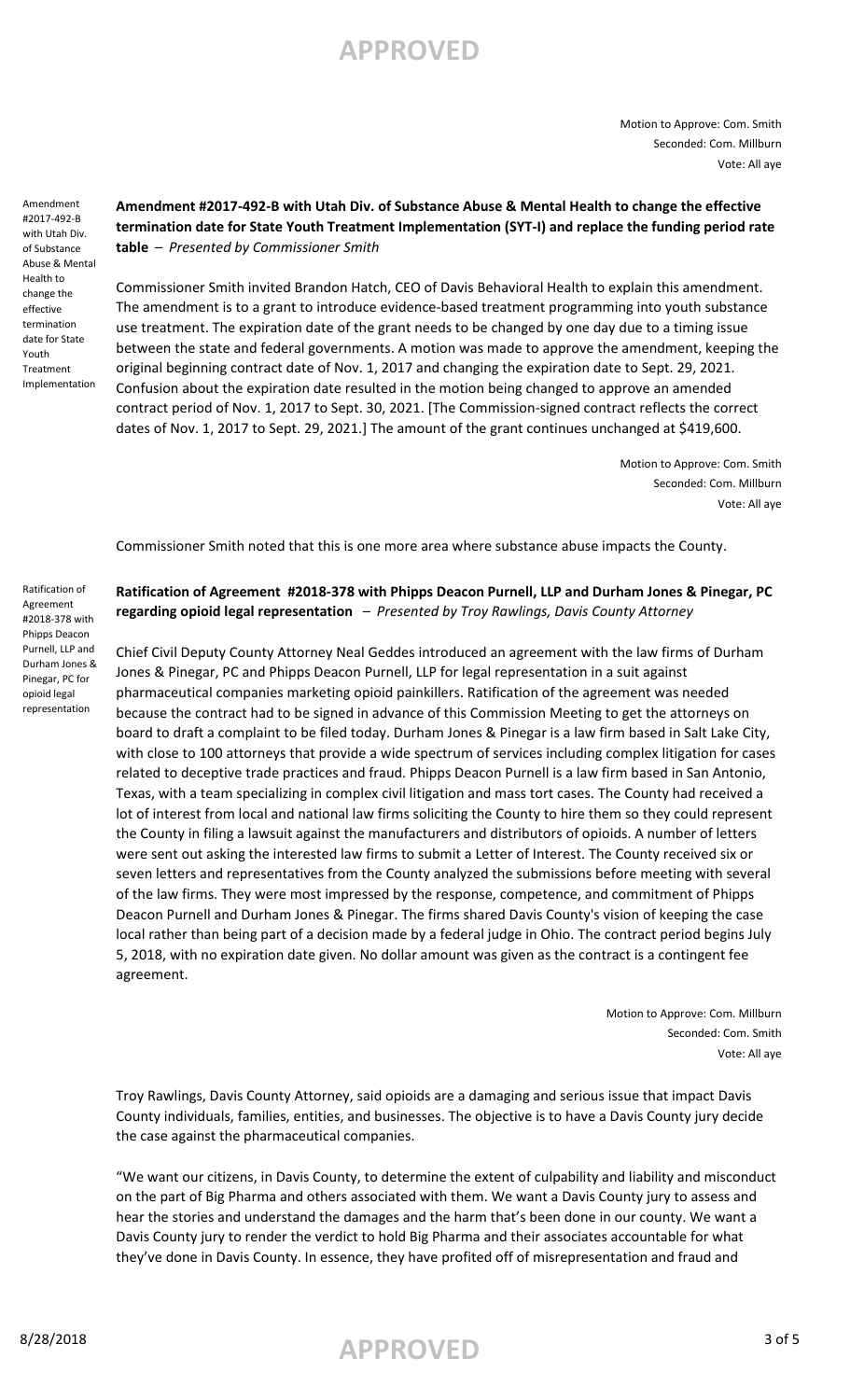they've harmed and damaged lives in doing it, and that harm has happened here so we're going to deal with it here," he said.

The Davis County Attorney's Office vetted the case and decided it's viable, credible, and legitimate. Having also made the decision to pursue the case in local courts, they began vetting law firms. The choice of firms became clear from a competence, experience, skill set, and personality standpoint. Members of the law firms working on the case, in attendance at the meeting, were introduced.

Davis County Attorney Rawlings shared statistics from the Centers of Disease Control and Prevention (CDC) indicating that opioids have been involved in more than 500 deaths in Davis County since the year 2000, and there were 468 opioid-related hospitalizations in Davis County in 2014 alone. Prescription opioids represent a large number of cases and, according to the CDC, Davis County physicians wrote 66.7 opioid prescriptions for every 100 residents in 2016. In addition to their devastating toll on families, opioids have posed a significant financial burden on Davis County and its cities as government entities spend resources, time, effort, and energy to deal with the problems posed by this issue.

Members of the media attending the meeting were informed that a press release about the case, as well as the complaint that was largely drafted by the law firms, would be available to them.

Commissioner Millburn said that the County feels confident in its team and its case.

 "There aren't words to describe the insidiousness and how egregious this issue is," he said, noting that it impacts everyone from the person with the addiction to taxpayers. The impacts are felt for generations, as witnessed in families where grandparents are raising their grandchildren because the mothers and fathers are dealing with this issue. He's glad to put the contract into place and move into battle.

Commissioner Smith often works with Human Services and has seen the financial impact of resources going to take care of the aftermath of this problem. He said the County wants the damages to be heard locally. Prevention measures are needed to stop more young people, and senior citizens, from becoming addicted to opioids. Help is also needed for citizens already impacted by the issue.

Commissioner Elliot said he doesn't think there's anybody in Davis County who doesn't know somebody who's been affected by opioids, and spoke of his sister's addiction. He's happy Davis County is taking a stand to hold drug companies accountable for their actions.

Commissioner Millburn moved to recess to Board of Equalization. Commissioner Smith seconded the motion. All voted aye.

### **BOARD OF EQUALIZATION**

Property Tax Register

Property Tax Register matters were presented by Curtis Koch, Davis County Clerk/Auditor as follows:

Under Auditor Adjustments there were various recommendations for appeal approvals, recommendations for no value change, and recommendations for appeal dismissals. There were also five veteran tax exemption abatements. Under Assessor Adjustments there were various Assessor-initiated corrections.

> Motion to Approve: Com. Smith Seconded: Com. Millburn Vote: All aye

Commissioner Millburn moved to reconvene Commission meeting. Commissioner Smith seconded the motion. All voted aye.

#### **CONSENT ITEMS**

**Check Registers** Check Registers were approved. Check Registers